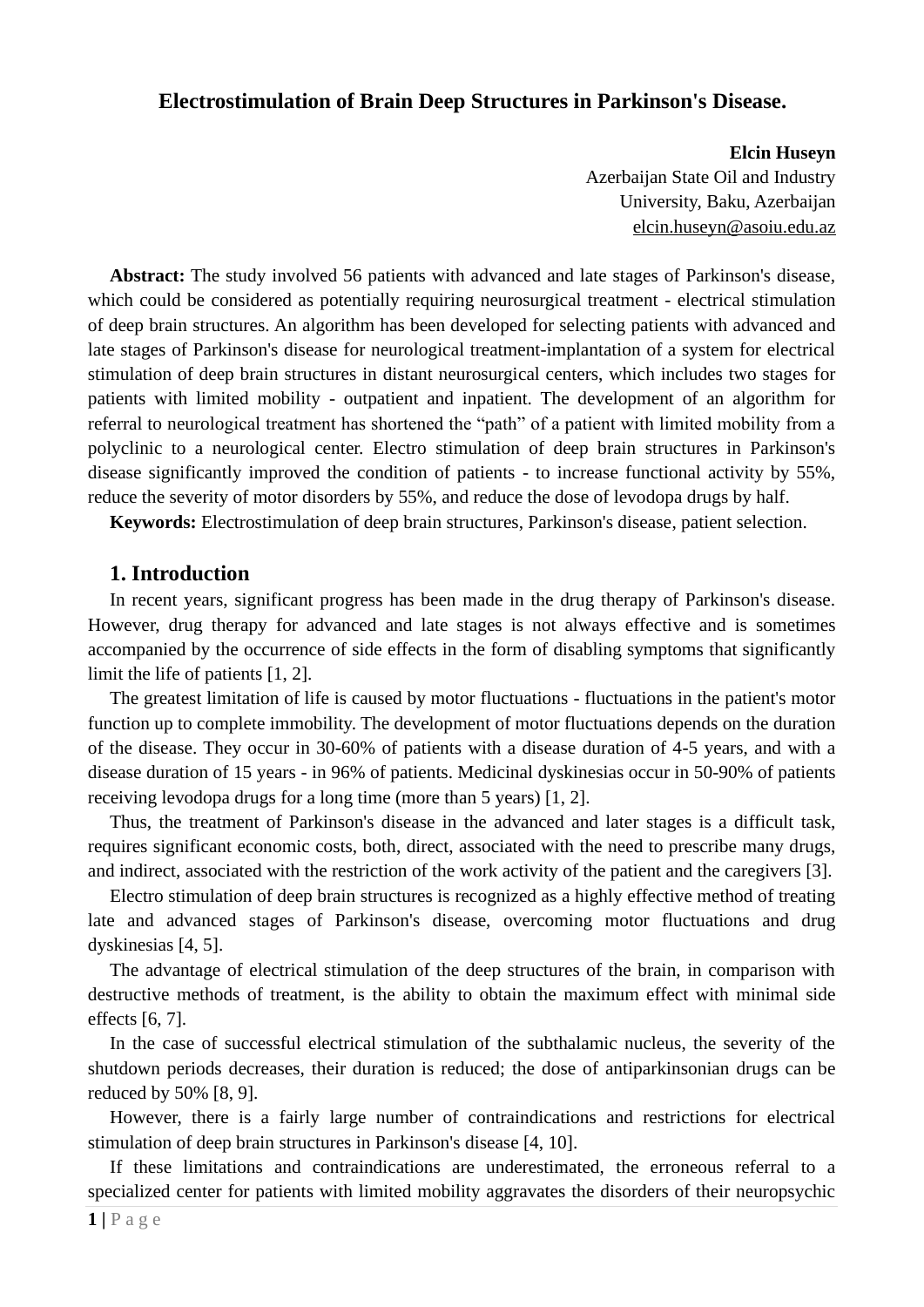status.

Incorrect selection of patients referred to specialized centers at the preliminary stage is over 60%, which leads to refusal in neurosurgical treatment or is one of the main reasons for the ineffectiveness of this type of treatment [11, 12].

It is obvious that careful selection of patients is needed for surgical intervention - stimulation of deep brain structures in distant neurosurgical centers [13, 14].

The aim of this work was to develop an algorithm for selecting patients with Parkinson's disease for neurological treatment - implantation of a system for electrical stimulation of deep brain structures.

### **2. Materials and research methods.**

We examined 56 patients with advanced and advanced stages of Parkinson's disease, which could be considered as potentially requiring neurosurgical treatment. Among them, 23 men and 33 women aged from 29 to 70 years, the average age was  $57.63 \pm 7.5$  years, the age of debut - 49.1.1  $\pm$ 7.4 years, the average duration of the disease  $-8.64 \pm 3$ , 29 years old. Parkinson's disease of the 3rd severity according to Hen-year was observed in 40 people, the fourth - in 16 patients. Disability in the 1st group was in 2 patients, the 2nd group - in 34 patients, the 3rd group - in 17 people; only 6 patients who reached retirement age did not have a disability. All patients underwent an in-depth neurological examination, which included the use of the unified Parkinson's Disease Scale in the "on and off" periods, the study of cognitive functions using a short scale for assessing mental status, and magnetic resonance imaging of the brain (MRI). Optimization of drug therapy was carried out using metabolic precursors of dopamine (levodopa-benserazide, levodopa-carbidopa), drugsstimulators of dopamine postsynaptic receptors (dopamine receptor agonists - pronoran (piribedil), pramipexole, ropinilyaerine-catabolism), drugs, inhibitor -razagiline), blockers of glutamate NMDA receptors that inhibit reuptake, increase release, mild stimulation of dopamine receptors (amantadines), central blockers of M-cholinergic receptors (trihexyphenidyl, bipyridine). If it was impossible to select therapy at the outpatient stage, patients were admitted to a neurological hospital for further selection of therapy and selective for stimulation of deep brain structures.

## **3. Results and their discussion.**

At the first stage, at the polyclinic level, patients with advanced and late stages of Parkinson's disease were selected, with a disease duration of more than five years, who had disabling motor symptoms, despite the use of high doses of levodopa at the age of up to 70 years, which could be considered as candidates for stimulation deep structures of the brain. 56 people were initially selected. All patients selected for referral to neurological treatment had a degree of functional activity, according to the Schwab – England scale, on average,  $25 \pm 4.4\%$ . The duration of the "on" period was 1–1. 5 hours, or the patients did not notice the effect of the use of levodopa drugs (3 patients). Among the disabling motor symptoms were the phenomenon of wear of the end of the dose with the development of "on-off" symptoms, insufficient switching on, delayed switching on, unpredictable "switching off", lack of switching on. In addition, end-dose dyskinesias were observed in the form of painful dystonia in 14 patients, peak dose dyskinesias in 12 patients, and biphasic dyskinesias in 4 patients.

To determine the response of patients to levodopa drugs, a selection of drug therapy was made with subsequent monitoring of its effectiveness. The results of an MRI of the brain, the quality of tests for cognitive functions, psychoemotional and somatic status were assessed.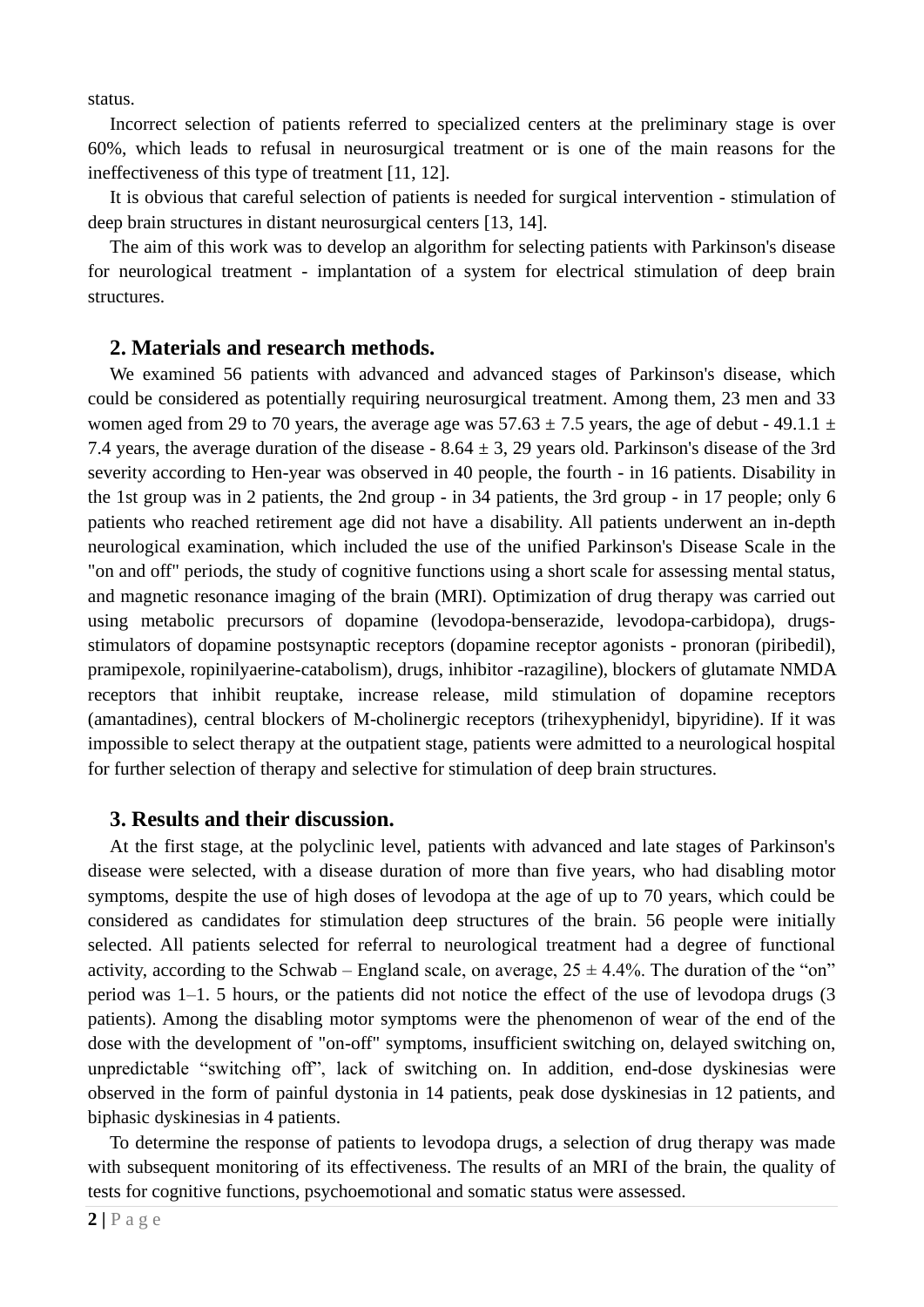The most important goal of these studies at the outpatient stage was to identify contraindications for neurological treatment in the form of electrical stimulation of the deep brain structures.

There were three groups of contraindications. The first group was associated with the characteristics of the course of Parkinson's disease in a particular patient. This group of symptoms and conditions included: insufficient response to levodopa, in which surgery is ineffective; cognitive dysfunction; untreated depression; patient disability due to "nondopamine", mainly axial symptoms - gait disturbances, camptocormia, gross postural instability, dysphonia. The second group of contraindications included concomitant diseases, which were contraindications to implantation of a system for electrical stimulation of deep brain structures, uncontrolled arterial hypertension, concomitant cerebrovascular pathology with multiple foci of discirculation in the brain, in which there is a high risk of postoperative intracranial hemorrhages. The third group of contraindications was social. This is reluctance or inability, including on the part of the patient's relatives, to cooperate during a surgical procedure or in the process of postoperative programming [13, 14].

In case of correcting factors, such as depression or arterial hypertension, after the therapy, patients were again considered as candidates for neurological treatment.

Special attention was required to carry out a differential diagnosis between Parkinson's disease and atypical parkinsonism, first, multisystem atrophy, in which the implantation of a system for stimulating deep brain structures and neurostimulation provokes the progression of the disease these are patients with atypical parkinsonism syndromes, among which multisystem atrophy takes the leading place [15].

Alarming symptoms in such patients are early postural instability, early orthostatic hypotension, falls, levodoporesistance, early urinary disorders in the framework of autonomic failure.

Differential diagnosis of multisystem atrophy with late stages of Parkinson's disease in the presence of non-motor manifestations in the form of autonomic failure presented the greatest difficulties.

If necessary, complex cases were discussed online with neurosurgeons of the centers performing surgical interventions.

During the diagnostic measures carried out at the prehospital stage, 8 patients were identified who had contraindications to stimulation of the deep brain structures. Among them - an unsatisfactory response to levodopa drugs (less than 30% improvement in motor function) was detected in 2 patients, pronounced cognitive impairment in 4 patients (the number of points on a short scale for assessing mental status 18, 19, 20 and 22 points, respectively).

In two cases, there was marked postural instability with falls. In one case, the patient showed pronounced discirculatory changes around the basal ganglia according to MRI data. In one case, the patient showed clinical and neuroimaging signs of multisystem atrophy in the form of progressive autonomic failure, levodoporesistance, pyramidal insufficiency, cerebellar symptoms in combination with atrophy of the Pons, cerebellum, and middle peduncles of the cerebellum. When optimizing drug therapy in 14 patients with stage 3 Parkinson's disease, it was possible to achieve compensation for motor disorders due to the combined use of levodopa drugs, dopamine receptor antagonists, MAO-B inhibitor, amantadines, changes in the levodopathic regimen - increasing the dose of drugs, increasing the frequency of administration, using the combined preparation of levodopa-carbidopa - enttacapone - stalevo. A decrease in the severity of motor symptoms was also achieved in two patients with severe postural instability. All patients with cognitive impairments, along with the optimization of levadopathy, were prescribed akatinol memantine in an increasing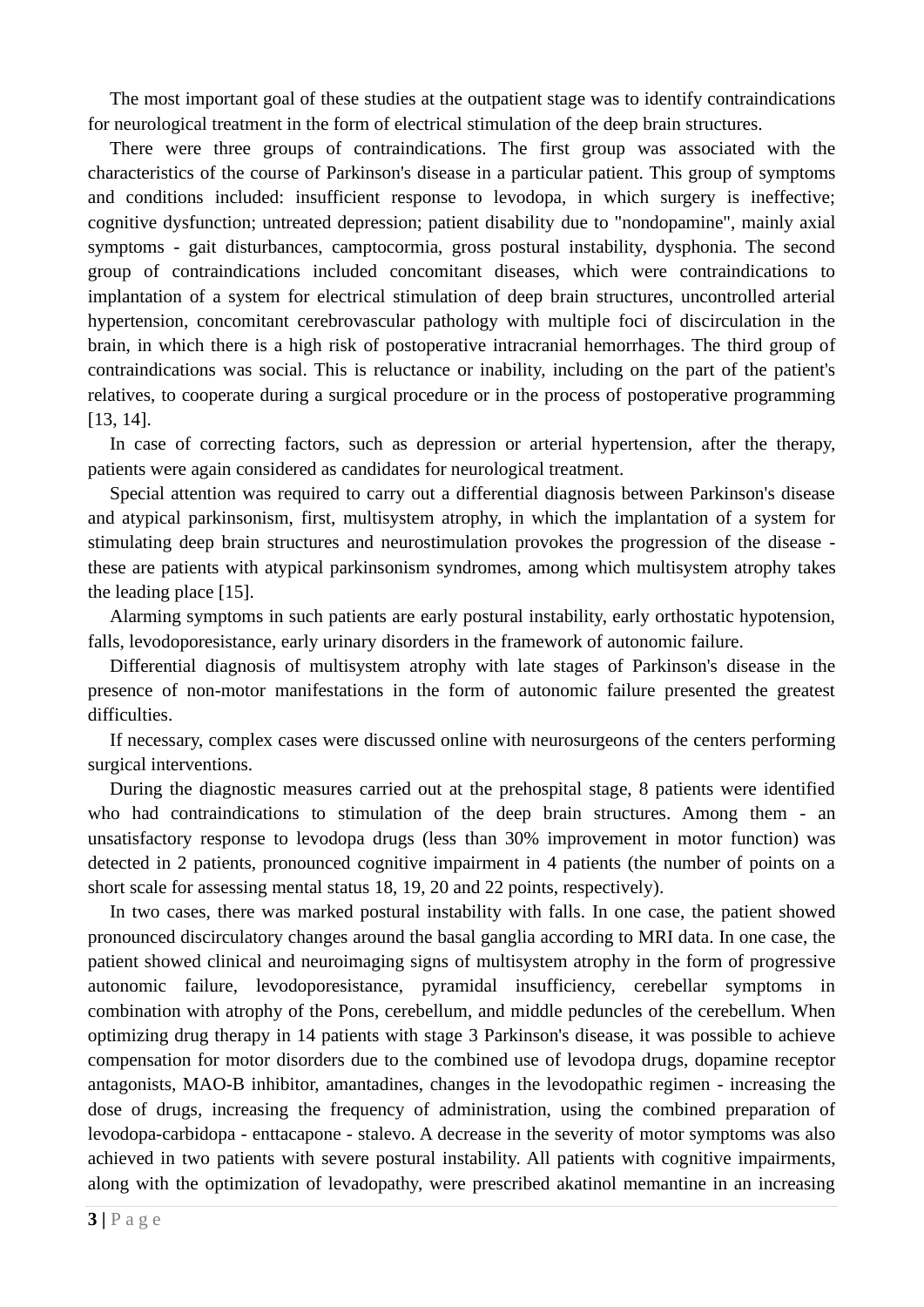dosage, followed by control of cognitive impairments. After correction of motor fluctuations, patients with postural instability were given recommendations to improve motor control — postural training, walking with two sticks, and the use of visual support. When levodoporesistance was detected, PK-mark was added to the treatment.

In 32 patients, it was not possible to achieve an improvement in motor function at the outpatient stage; on the other hand, they did not have any contraindications to neurological treatment at the prehospital stage. All these patients belonged to the group of patients with limited mobility, had significant disabilities, all patients had disabling motor symptoms of Parkinson's disease, which required correction in a hospital setting [16]. Thus, the preparation of patients for neurological treatment, in addition to outpatient treatment, included a hospital stage of selection.

At the hospital stage, the main therapeutic and diagnostic tasks were maximum optimization of drug therapy, including with the use of parenteral administration of drugs, with subsequent reassessment of the motor part of the unified Parkinson's disease scale in the on-off periods, and assessment of the patient's functional capabilities using the Schwab-England scale. The total duration of the shutdown, diagnostics of all motor fluctuations and dyskinesias present in patients with video recording of syndromes, as well as detection of covert cardiovascular diseases, such as complex rhythm and conduction disturbances, detection of covert oncological diseases, were assessed. Targeted neuroimaging of the basal ganglia in patients with concomitant cerebrovascular pathology was carried out to identify foci of discirculation in the proposed implantation of electrodes. The benefits and limitations of deep brain stimulation were explained to patients and their families.

A total of 10 patients was selected for neurological treatment out of 32 patients who fully met the selection criteria.

In the remaining patients, the limiting circumstances were: for the first time diagnosed latent prostate cancer and basal cell carcinoma - 2 cases, cardiac arrhythmias and conduction disturbances requiring preliminary treatment by a cardiologist - 4 cases, uncontrolled arterial hypertension - 2 cases, depression - 2 cases, changes in the head brain in the area of the basal ganglia according to MRI data, which does not allow for effective neurosurgical intervention - 6 patients; multisystem atrophy - 2 patients; refusal of neurosurgical treatment - 4 patients.

When uncorrectable contraindications to the implantation of a system to stimulate the deep brain structures were identified, patients were optimized drug therapy in a hospital setting, and non-drug methods of treatment were also used, such as physical therapy, walking and speech training. Thus, the stationary stage of selection for patients with limited mobility with Parkinson's disease is a necessary part of the diagnostic algorithm and allows both to intensify drug therapy and to screen out patients with conditions that are unacceptable for neurosurgical treatment of Parkinson's disease.

Among the patients finally selected for neurosurgical treatment of Parkinson's disease, there were 5 men and 5 women aged 30 to 63 years, the average age was  $55.8 \pm 11.8$  years. The age of onset of the disease ranged from 24 to 53 years, the average age of onset was  $43.3 \pm 8.62$  years. The majority (7 patients) were patients with early-onset parkinsonism, with an onset age of up to 45 years. The duration of the disease ranged from 5 to 15 years. The average duration of the disease is  $12.5 \pm 4.52$  years. Thus, in most patients, significant disabilities arose even before reaching retirement age.

In five cases, caring for the sick required the constant presence of the caregiver, which led to the need to restrict active work for the caregiver. All patients were diagnosed with advanced (third) or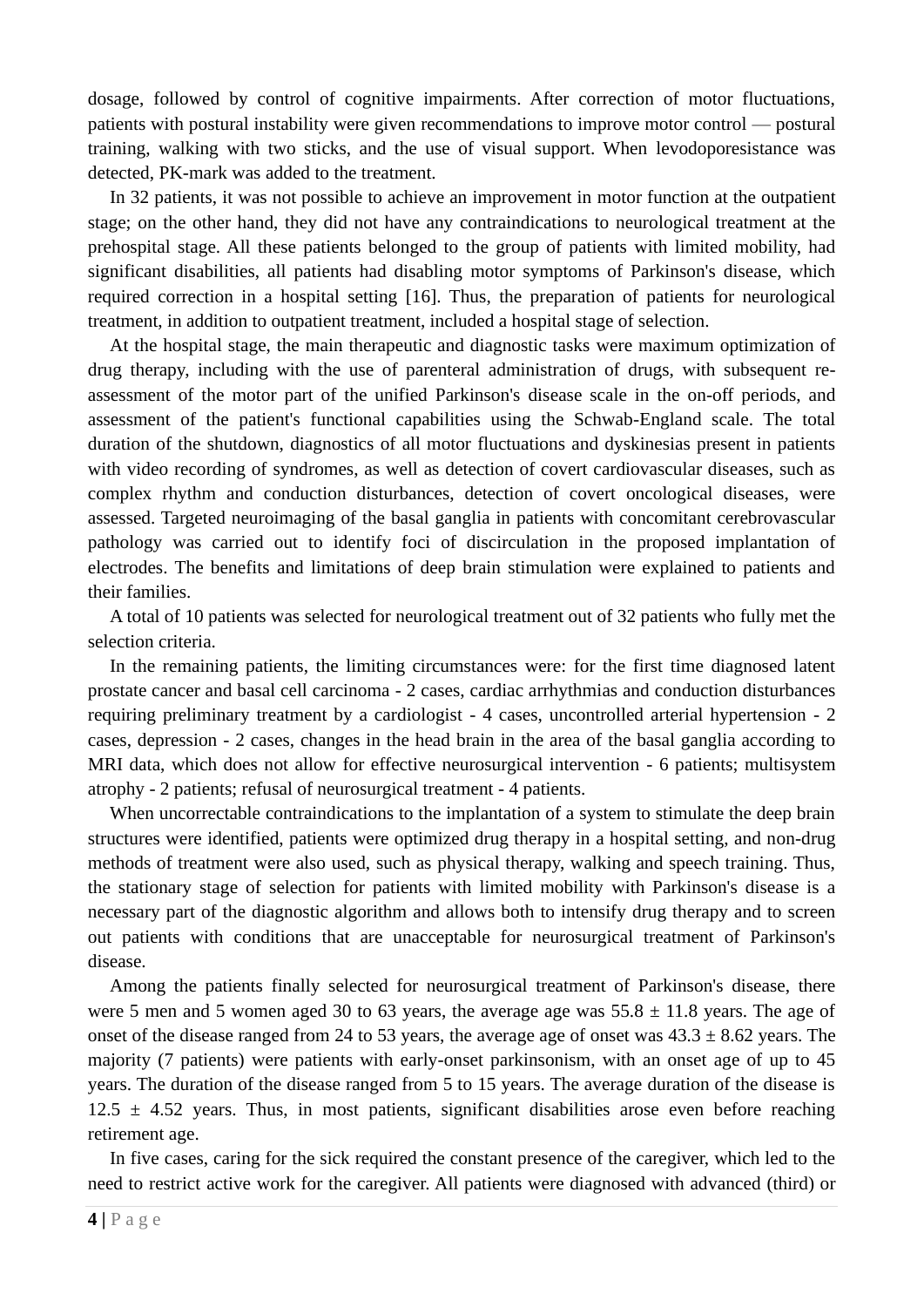late (fourth) stages of Parkinson's disease. Motor fluctuations were detected in all subjects in the form of predictable and unpredictable shutdowns (10 people). Also, gait disorders were diagnosed in the form of a violation of the initiation of walking and "sticking" (8 people). Freezing was observed in 8 patients, painful dyskinesias of the end of the dose - in 7 people, gross biphasic dyskinesias - in 2 people, severe dyskinesias of the dose peak - in 1 patient. The greatest disability in patients selected for neurological treatment was caused by the "on-off" and "no on" phenomena. Moreover, if predictable shutdowns required modification of daily activity, unpredictable shutdowns, in addition to limiting life activity, led to panic reactions and provoked uncontrolled intake of levodopa drugs up to 8-10 tablets per day.

Neurosurgical treatment in the form of implantation of the ACTIVA PC system for deep electrical stimulation of the subthalamic nuclei on both sides was performed in 10 patients with Parkinson's disease at the N.N. Acad. N.N. Burdenko (Moscow) and at the Federal Neurosurgical Center (Tyumen).

After the neurological treatment, the mean score for the motor part of the unified Parkinson's disease scale decreased by 55% - from 83.4  $\pm$  14.1 to 37.2  $\pm$  12.4% (p = 0.0001). There was a decrease in dependence on others. According to the Schwab-England scale, daily activity increased from 24  $\pm$  5.2 to 79  $\pm$  11% (p = 0.0001). Four patients became completely independent from the others, partially in need of outside help - three patients, more frequent dependence on outside help was observed in three patients, however, even in these cases, the need for the constant presence of several caregivers disappeared.

In three cases, the caregivers were able to go to work, in one case the patient himself took over the responsibilities of caring for the child, one patient returned to work. Thus, because of the neurological treatment carried out, not only the medical, but also the social status of patients and caregivers has improved. The average dose of levodopa almost halved - from  $1340 \pm 405$  to 697.5  $\pm$ 256 mg ( $p = 0.0005$ ). In five patients with an initial duration of the "off" period of 51–75%, the "off" phenomenon was completely arrested in the postoperative period. For the remaining five people, with the same initial duration of the "off" period - 51–75% per day, it decreased to 25% per day or less ( $p = 0.0001$ ).

The main problems remained gait disorders - in five patients, requiring the use of special techniques to improve the initiation of gait, postural instability - in 4 cases, speech disorders that interfere with contact - in 2 patients, which do not interfere with contact with others, but are obvious to the patient and his family - in 3 patients. Violations of speech and gait refer to nondopamine - dependent symptoms of Parkinson's disease, so the correction of such disorders was not the main goal of neurosurgical intervention. Reducing speech disorders was achieved by installing two programs that the patient switches independently - one for better motor functions, the other for improving speech. Gait disorders can be overcome by using non-drug treatments.

The most important thing for patients in the postoperative period was the disappearance of unpredictable shutdowns and a significant decrease in predicting shutdowns, as well as the disappearance of disabling dyskinesias. Thus, the quality of life of patients has significantly improved. Our results are consistent with the data of other researchers [7, 13, 17].

#### **4. Conclusion**

An algorithm has been developed for selecting patients with advanced and late stages of Parkinson's disease for neurological treatment - implantation of a system for electrical stimulation of deep brain structures in distant neurological centers. The algorithm for selecting candidates for a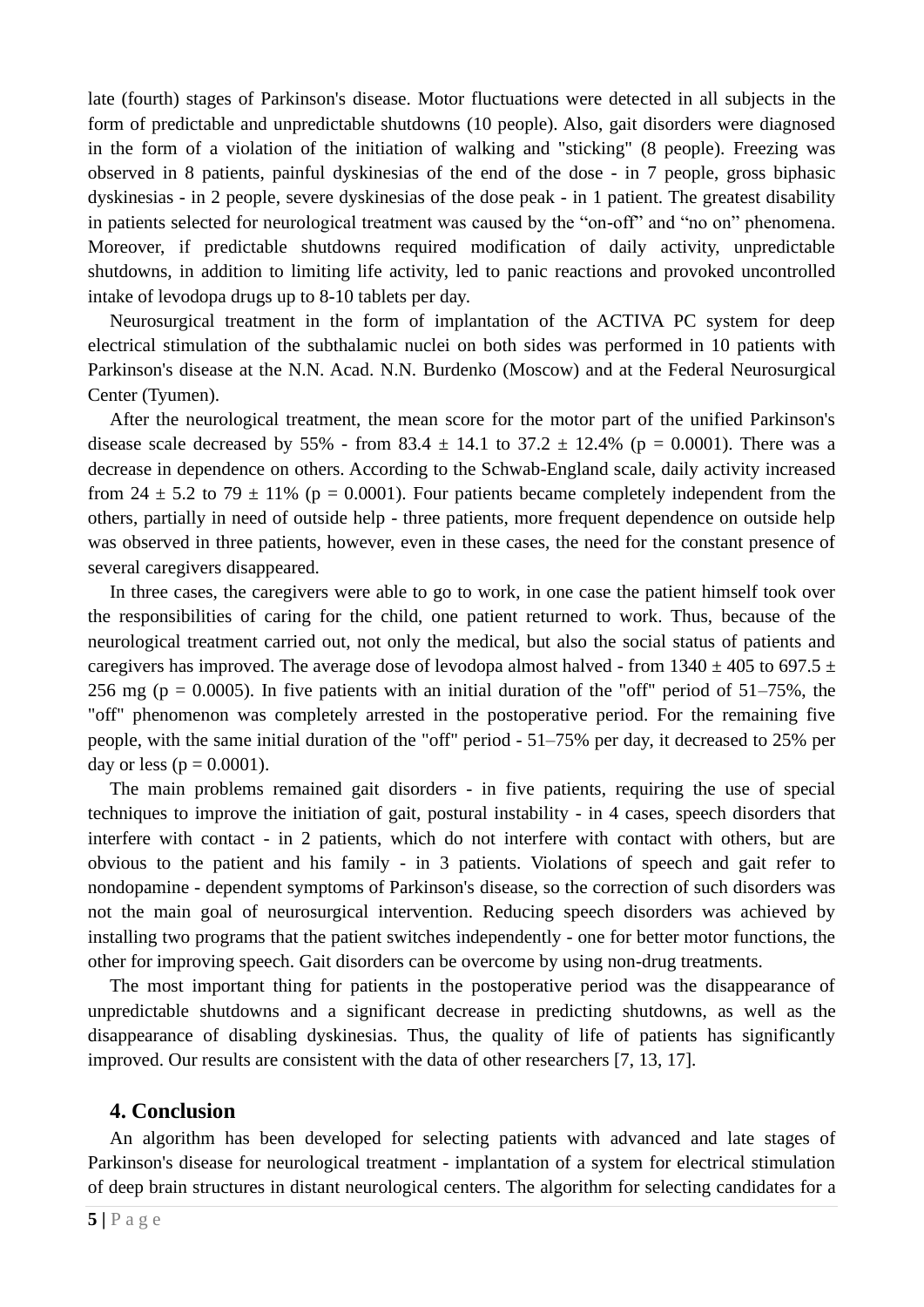neurological treatment includes two stages for patients with limited mobility - outpatient and inpatient; at the outpatient stage, patients are selected according to general indications for neurosurgical treatment of Parkinson's disease; the stationary stage of selection made it possible to carry out the maximum compensation for the condition of the patients and to identify patients with latent somatic diseases. The development of an algorithm for referral to neurological treatment has shortened the "path" of a patient with limited mobility from a polyclinic to a neurological center. Electro stimulation of deep brain structures in advanced and late stages of Parkinson's disease significantly improved the condition of patients - to increase functional activity by 55%, reduce the severity of motor disorders by 55%, and reduce the dose of levodopa drugs by half.

# **References**

1. Levin O.S., Shindryaeva N.N., Ivanov A.K. Features of the treatment of late-stage Parkinson's disease. Journal of Neurology and Psychiatry. S.S. Korsakov. 2009. No. 8. S. 85-91.

2. Olanow C.W., Obeso J.A., Stocchi F. Continuous dopamine-receptor treatment of Parkinson's disease: scientific rationale and clinical implications. Lancet Neurol. 2006. Vol. 5 (Suppl 8). P. 677- 87.

3. Shindryaeva N.N. A pharmacoeconomic study of the management of patients with Parkinson's disease. Perm Medical Journal. 2011. No. 4. S. 63-69.

4. Illarioshkin S.N. Deep electrical stimulation of the brain in extrapyramidal diseases: a neurologist's view. Nervous diseases. 2011. No. 1 (4). S. 2-8.

5. Pollak P., Benabid A. L., crack P. Et al. Deep brain stimulation. In Jankovic J, Tolosa E, Eds. Parkinson's Disease and Movement Disorders. Baltimore: Williams and Wilkins. 1998.1085101.

6. Ondo W., Bronte-Stewart H. The North American Survey of Placement and Adjustment Strategies for Deep Brain Stimulation. Stereotact Funct Neurosurg. 2005. No. 83 (4) P. 142-147.

7. Pollak P., Fraix V., Krack P., Moro E., Mendes A., Chabardes S., Koudsie A., Benabid A.L. Treatment Results: Parkinson's disease. Move. Disord. 2002. No. 17. P. 75-83.

8. Tomsky A.A., Bril E.V., Shabalov V.A., Fedorova N.V. Electrical stimulation of the subthalamic nucleus area in Parkinson's disease. Questions of neurosurgery named after H.H. Burdenko. 2006. No. 3. S. 14-17.

9. Kleiner-Fishman G., Herzog J., Fishman D.N., Tamma F., Lyons K.E., Pahwa R., Lang A.E., Deuschl G. Subthalamic Nucleus Deep Brain Stimulation: Summery and Meta-Analysis of Outcomes. Movement disorders. 2006. Vol. 21. Suppl. 14.P. 290-304.

10. Lang A E, Widner H. Deep brain stimulation for Parkinson's disease: patient selection and evaluation. Move. Disord. 2002. No. 17 (3). R. 94-101.

11. Okun M. S., Fernandez H. H., Pedraza O., Misra M. Et al. Development, and initial validation of a screening tool for Parkinson disease surgical candidates. Neurology. 2004. Jul. 13.No. 63 (1). R. 161-163.

12. Okun M. S., Tagliati M., Pourfar M., Fernandez H. H., Rodriguez R. L.,

Alterman R.L., Foote K.D. Management of referring deep brain stimulation failures: a retrospective analysis from 2 movement disorders centers. Arch. Neurol. 2005. Aug. No. 62 (8). R. 1250-1255.

13. Deep Brain Stimulation Management // Edited by William J. Marks. Jr. Cambridge University Press. 2010.168 p.

14. Ban P. Et al. Deep Brain Stimulation. Oxford. 2009.

15. Lang A.E., Widner H. Deep brain stimulation for Parkinson's disease: patient selection and